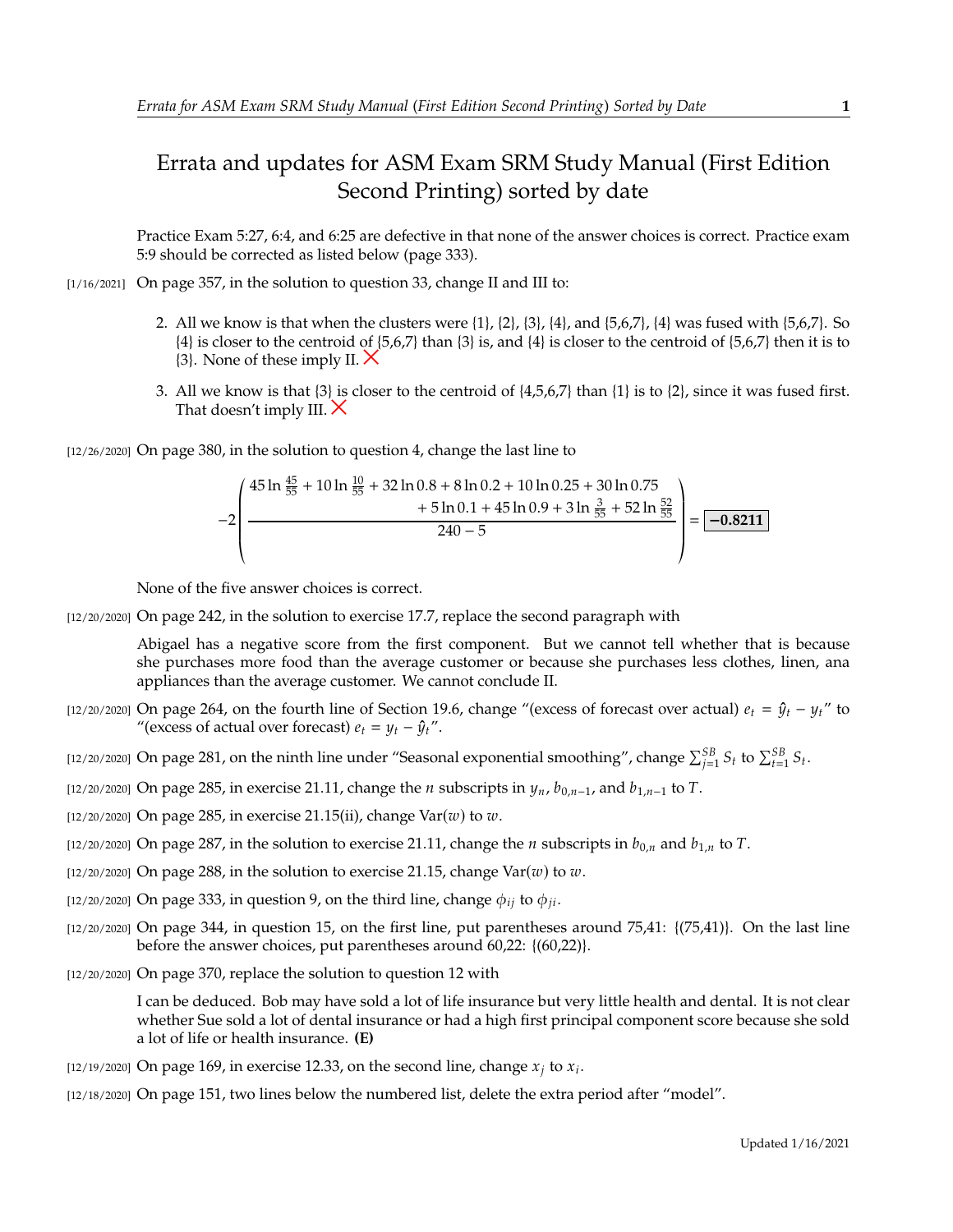- [12/17/2020] On page 9, on the first line, add "Reading: " to the beginning of the line, before *Regression Modeling with Actuarial and Financial Applications*.
- [12/17/2020] On page 64, in the solution to exercise 4.27, on the last line, change  $F_{2,814}$  to  $F_{3,814}$ .
- $[12/17/2020]$  On page 64, in the solution to exercise 4.25, on the last line, change  $F_{2,814}$  to  $F_{3,814}$ .
- [12/17/2020] On page 75, in exercise 5.11, on the first line, change  $\beta \cdot x_i$  to  $\beta_1 x_i$ .
- [12/17/2020] On page 83, on the second line of the solution to Quiz 5-3, add a right parenthesis in the first denominator after  $(21 – 2 – 1.$
- [11/13/2020] On page 323, in question 9, assume that the means of the 4 variables are 0.
- [11/4/2020] On page 11, on the last line of the solution to Example 2B, change " $\bar{y} \hat{\beta}_0 \bar{x}$ " to " $\bar{y} \hat{\beta}_1 \bar{x}$ ".
- [9/9/2020] On page 192, in equation (14.15), add a pair of parentheses to the denominator so that it is  $1-(\exp(l_0/n))^2$ .
- [9/9/2020] On page 194, in equation (14.15), add a pair of parentheses to the denominator so that it is  $1-(\exp(l_0/n))^2$ .
- [9/7/2020] On page 167, in the box before exercise 12.26, on the displayed line, replace the left side with ln  $\frac{\sum_{i \leq j} \hat{\pi}_i}{\sigma}$  $\frac{1}{1-\sum_{i\leq j}\hat{\pi}_i}$ .
- [9/2/2020] On page 59, in exercise 4.23, on the first line, change "experience  $(x_2)$ " to "experience  $(x_1)$ ". On the second line, change  $(x_3 = 1)$  to  $(x_2 = 1)$  and change  $(x_3 = 0)$  to  $(x_2 = 0)$ .
- [8/30/2020] On page 133, two lines before Table 11.2, change  $b(\theta) = \theta$  to  $b'(\theta) = \theta$ .
- [8/13/2020] On page 122, in exercise 9.4(i), change  $\bar{x}_2$  to  $\bar{x}$ .
- [8/10/2020] On page 277, in the solution to exercise 20.4, every  $t-20$  should be  $t$ , and the final answer is 5. Replace the solution with

The mean of the series is 50 and the current value  $y_{20} = 60$ , which is 10 higher than the mean. In the forecast of an AR(1) series, each excess of a term over the mean is  $\beta_1$  times the excess of the previous term over the mean. Here,  $\beta_1 = 0.75$ . We want the t such that  $y_t = 53$ , an excess of 3 over the mean, so we want  $10(0.75<sup>t</sup>) < 3$ . Solving for  $t$ ,

$$
10(0.75^{t}) < 3
$$
\n
$$
0.75^{t} < 0.3
$$
\n
$$
t \ln 0.75 < \ln 0.3
$$
\n
$$
t > \frac{\ln 0.3}{\ln 0.75} = 4.185
$$

The smallest *t* with  $\hat{y}_{20+t}$  < 53 is  $\vert$  5  $\vert$ .

[6/16/2020] On page 178, in exercise 13.1, the last four lines of the table should be:

| Family size |       |
|-------------|-------|
| $1$ or $2$  | 0.000 |
| 3 or 4      | 0.137 |
| 5 or more   | 0.355 |
|             |       |

[11/21/2019] On page 83, replace the last three lines of the solution to Quiz 5-3 with

$$
R_{(3)}^2 = \frac{0.72}{1.72}
$$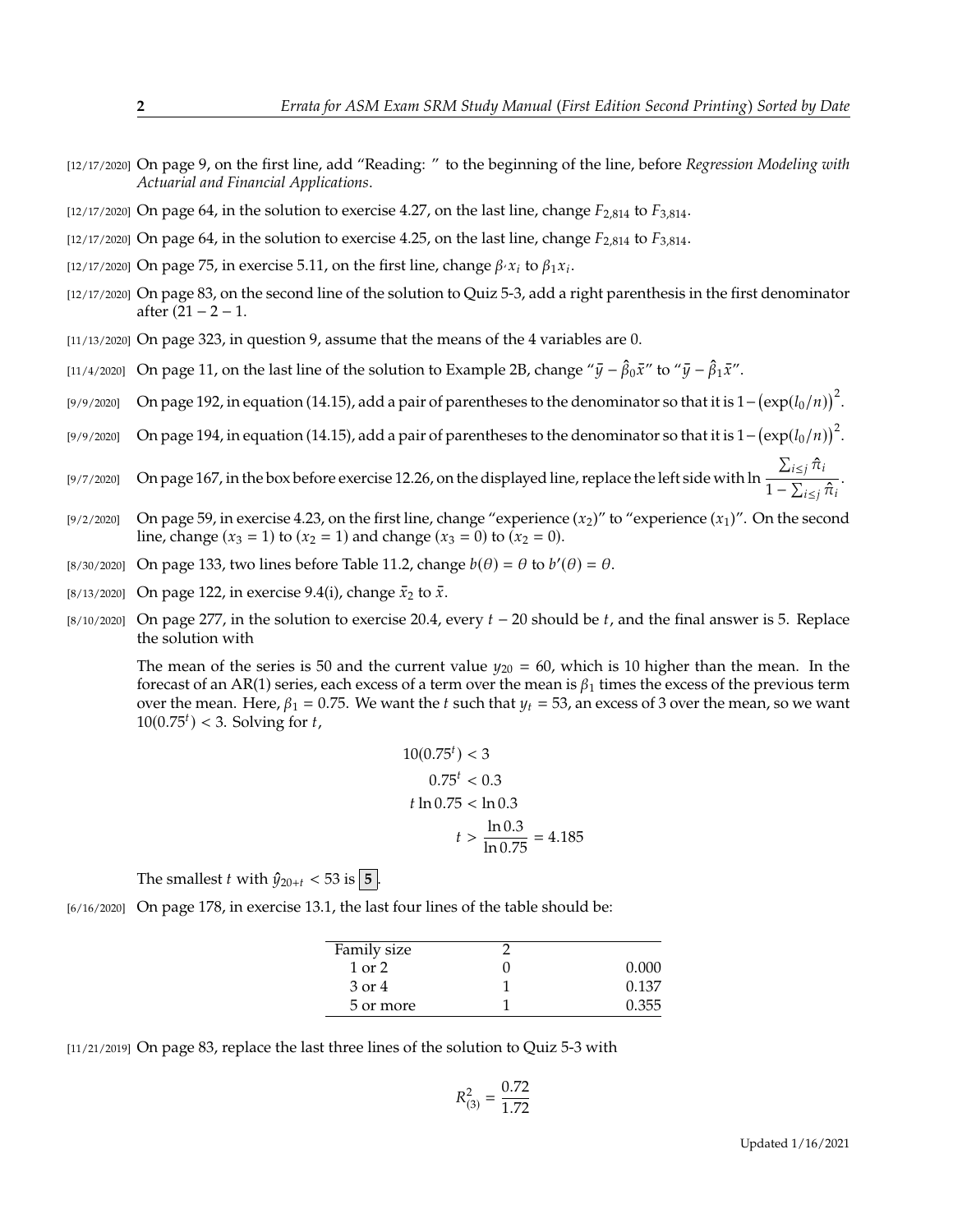The VIF is

$$
VIF_3 = \frac{1}{1 - 0.72/1.72} = \boxed{1.72}
$$

[11/18/2019] On pages 264–265 in each of the five formulas in Section 19.6, change the lower limit of the summation from  $t = T_1$  to  $t = T_1 + 1$ .

[10/29/2019] On page 207, in the solution to exercise 14.30, change the last 4 lines to

With  $\hat{y}_i = y_i$ ,

$$
l_{\text{max}} = -\ln(1 \cdot 2 \cdot 3 \cdot 4 \cdot 5) - 5 = -9.7875
$$

The pseudo- $R^2$  statistic is

$$
\frac{10.4931 - 10.0002}{10.4931 - 9.7875} = \boxed{0.6985}
$$

[10/29/2019] On page 207, in the solution to exercise 14.33, change the final answer <sup>−</sup>0.<sup>44548</sup> to <sup>−</sup>0.63000.

- [9/1/2019] On page 268, in exercise 19.15, on the second line, replace  $\mu_c \neq 0$  with  $\mu_c > 0$ .
- [9/1/2019] On page 271, replace the solution to Example 20A with

First calculate  $r_1$ . The mean of the six terms is 45. After subtracting 45 from each term, the remainders of the time series terms are  $\{10, -10, 7, -5, 1, -3\}$ . The autocorrelation at lag 1 is

$$
r_1 = \frac{(10)(-10) + (-10)(7) + (7)(-5) + (-5)(1) + (1)(-3)}{10^2 + (-10)^2 + 7^2 + (-5)^2 + 1^2 + (-3)^2} = -0.75
$$

Then  $\hat{\beta}_0 = 45 + 0.75(45) = 78.75$ . The estimated values of the time series are  $\hat{y}_t = 78.75 - 0.75y_{t-1}$ , and the error is error is

$$
\varepsilon_i = \hat{y}_t - y_t = 78.75 - y_t - 0.75y_{t-1}
$$

We cannot calculate  $\hat{y}_1$ , so we can't calculate the first error. The other errors are 2.5, 0.5, -0.25, 2.75, and  $2.25$ . The mean error is 1.55. The variance of the error is <sup>2</sup>.25. The mean error is 1.55. The variance of the error is

$$
\frac{1}{6-3}\left((2.5-1.55)^2 + (0.5-1.55)^2 + (-0.25-1.55)^2 + (2.75-1.55)^2 + (2.25-1.55)^2\right) = \boxed{2.391667}
$$

- [8/30/2019] On page 157, on the third line after "Cumulative logit and proportional odds models", change  $Pr(Y \leq i)$ to  $Pr(Y \leq m)$ .
- [8/30/2019] On page 251, in Figure 18.4, in the table, replace the lines for Sequence 4 and 5 with

| Sequence | Link            | <b>Distance</b> |
|----------|-----------------|-----------------|
| 4        | ${9}$ -{8,10}   | 4.924           |
| 5        | ${5}$ -{8,9,10} | 7.008           |

In other words, interchange 5 and 9.

- [8/29/2019] On page 238, in Table 17.1, on the eighth line, the one starting with "1.", change  $\sum_{i=1}^{p} \sigma_{jm}^2$  to  $\sum_{j=1}^{p} \phi_{jm}^2$ .
- [8/20/2019] On page 223, one line below the only displayed line on the page, change  $f^{*b}(x)$  to  $\hat{f}^{*b}(x)$  (add a hat on top of the f) of the  $f$ ).
- [8/20/2019] On page 224, on the first line of step 1 of the algorithm (the line after "The algorithm works as follows:"), delete "be".
- $[8/18/2019]$  On page 213, in the solution to Example 15C, on the fifth line, change  $XY$  to  $X$ :

$$
4.5 < X < 6Y = 50
$$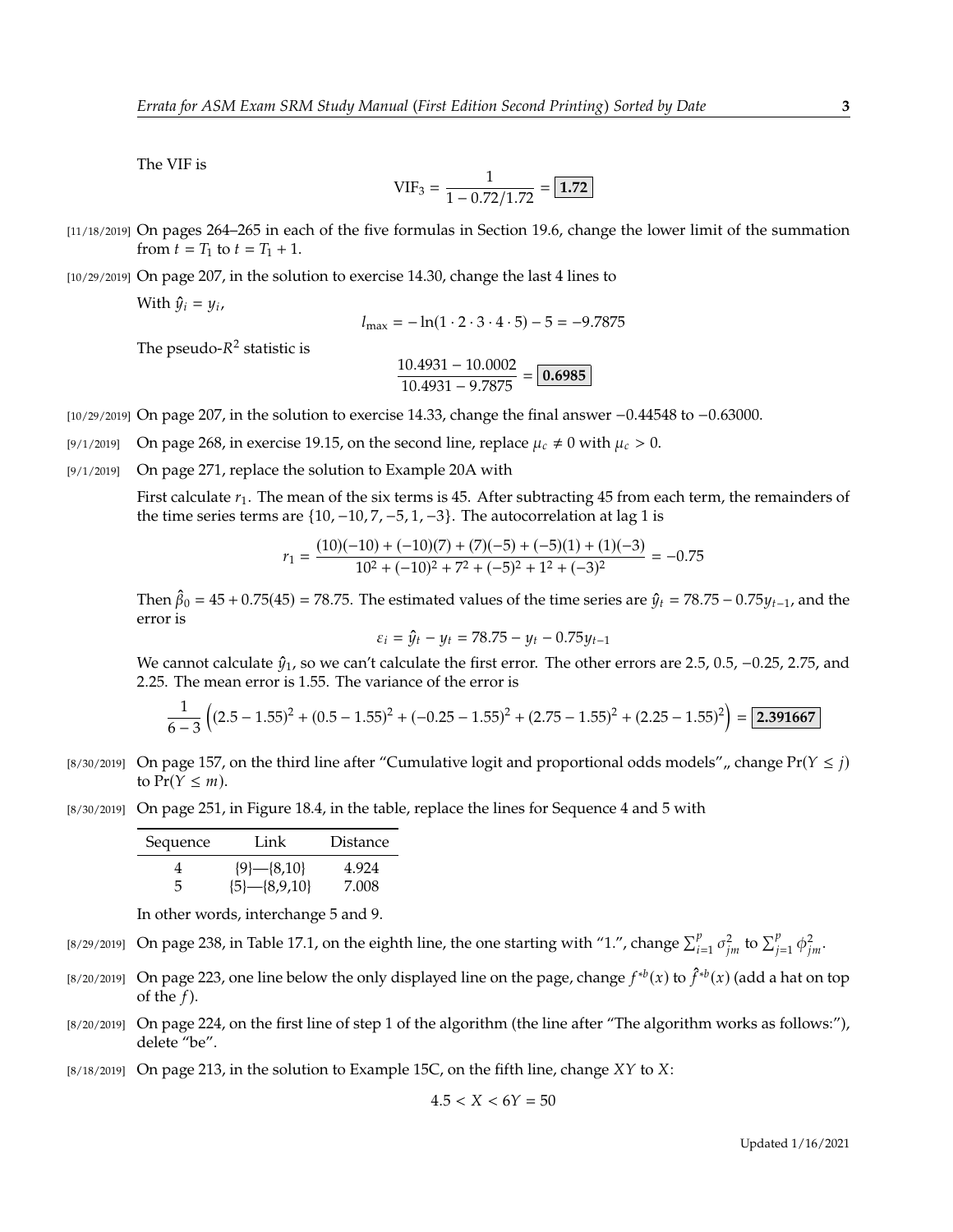- $[8/15/2019]$  On page 197, in exercise 14.10(D), change "All by III" to "All but III".
- [8/13/2019] On page 184, in the solution to exercise 13.4, replace the last sentence with

Thus the systematic component for males is the systematic component for females minus <sup>−</sup>1.<sup>200</sup> <sup>+</sup>  $0.012(60) = -0.48$ , and the ratio we want is  $e^{0.48} = \boxed{1.6161}$ .

[8/13/2019] On page 222, in formula (16.5), insert a 2 before the fraction:

Residual mean deviance =  $-2\left(\frac{\sum_m\sum_k n_{mk}\ln\hat{p}_{mk}}{\sum_k \sum_k n_{mk}\ln\hat{p}_{mk}}\right)$  $\overline{n}$  – |T| Ι

- [8/8/2019] On page 154, in the second displayed equation, change the second to last denominator from  $1 + e^{-\eta_i}$  to  $1 + e^{\eta_i}$  $1 + \overline{e^{\eta_i}}$ .
- [8/6/2019] On page 135, 5 lines from the bottom, change  $X_i$  to  $x_i$ .
- [8/6/2019] On page 139, in exercise 11.8, in the table, change  $\hat{\beta}$  for the intercept from −2.633 to −2.663.<br>[8/2/2019] On page 90, in the solution to exercise 6.6 statement II, on the first line, change "the higher
- [8/2/2019] On page 90, in the solution to exercise 6.6 statement II, on the first line, change "the higher the variance" to "the lower the variance".
- [8/2/2019] On page 91, in the second bullet, on the second to third lines, change "cannot decrease the RSS and will almost surely increase it" to "cannot increase the RSS and will almost surely decrease it".
- [8/1/2019] On page 119, in the solution to exercise 8.16(2), change "the latter" to "partial least squares".
- [7/17/2019] On page 47, in the solution to exercise 3.26, on the fifth line, change  $s_{b_1}$  to  $s_{b_0}$ .
- [5/16/2019] On page 236, on the third line, change  $x_{20}$  to  $p_{20}$ .<br>[5/9/2019] On page 384, replace the solution to question 25
- On page 384, replace the solution to question 25 with

First we have to back out the loglikelihood of the model. Using equation (14.15),

$$
R^{2} = (\text{max-scaled } R^{2})(1 - \exp(l_{0}/n)^{2}) = 0.80(1 - (e^{-0.4588})^{2}) = 0.480419
$$

Then using equation (14.14),

$$
1 - R^2 = \left(\frac{\exp(l_0/n)}{\exp(l(\mathbf{b})/n)}\right)^2
$$
  

$$
\sqrt{1 - 0.480419} = \frac{e^{-0.4588}}{e^{l(\mathbf{b})/100}}
$$
  

$$
e^{l(\mathbf{b})/100} = \frac{0.632042}{0.720820} = 0.876837
$$
  

$$
l(\mathbf{b}) = 100 \ln 0.876837 = -13.1434
$$

The AIC penalty is 2 times the number of parameters. The AIC is

$$
AIC = -2l + 2p = -2(-13.1434) + 2(3) = 32.29
$$

None of the answer choices is correct.

- [5/8/2019] On page 235, in the paragraph before Section 17.2, on the first line, change "minimizes" to "maximizes". On the third line, change "minimize" to "maximize".
- [5/8/2019] On page 378, in the solution to question 27, replace the last line with

$$
\frac{3.1371}{\sqrt{3.1371^2 + 28 - (2 + 1)}} = \boxed{0.5315}
$$